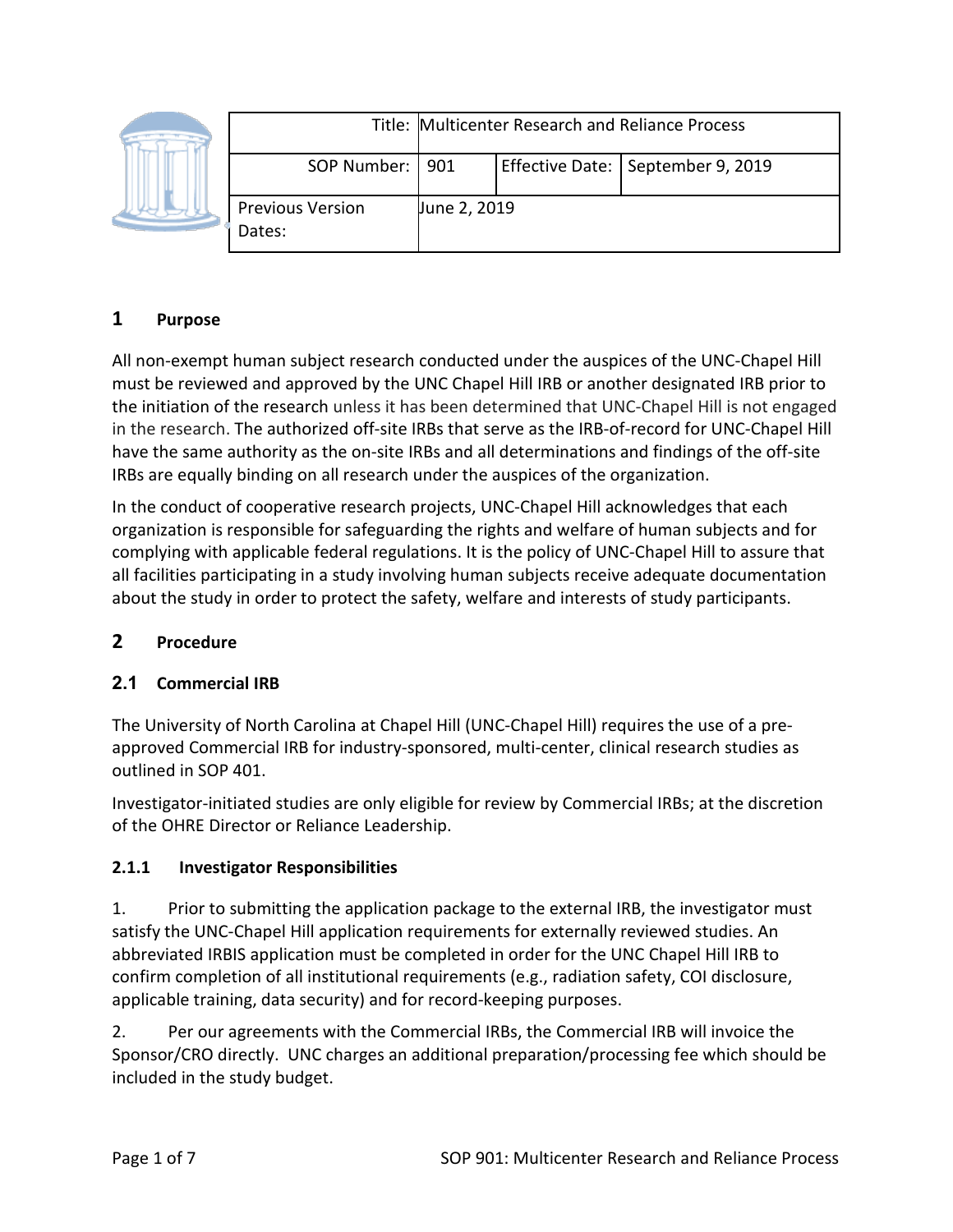3. The UNC-Chapel Hill Responsibilities Prior to Accepting External Oversight for a Study Following submission of the abbreviated application in IRBIS, the IRB reviews the following:

- Review application for completeness and consistency between sections
- Eligibility to use external IRB review (industry-sponsored)
- Review of investigator and study staff (confirmation of training and COI disclosure)
- Review of Institutional requirements (e.g., radiation safety, Investigational Drug Services (IDS) pharmacy)
- As privacy board: If applicable, adequacy of justification for limited waiver of HIPAA and if HIPAA Authorization form if free-standing (i.e., not embedded into the main consent document) is reviewed for required content.

Once the above are reviewed by the IRB and determined to be acceptable, the IRB issues the investigator a *Permission to Register/*contingency letter and UNC-Chapel Hill study specific Cover Sheet. The letter permits the investigator to move forward with their submission to the external IRB, while the Cover Sheet provides applicable study specific information, e.g., standalone HIPAA authorization information, IRBIS number, sites and results of ancillary reviews including COI disclosure (managed by the Conflict of Interest Office), Radiation Safety Committee, and subject injury language concurrence with the clinical trial agreement [CTA])(managed by the Clinical Trials Office). Both COI disclosure and subject injury language for Network Entity researchers is managed by the Network Entities Research Compliance office.

# **2.1.2 The UNC-Chapel Hill Responsibilities: Post Commercial IRB Approval**

Once the investigator has submitted the study to the Commercial IRB along with the Cover Sheet signifying the UNC OHRE sign-off and has received approval from the Commercial IRB, the following will be reviewed as part of routine auditing:

- Review of the Commercial IRB-approved consent document:
	- Confirm congruency of institutional specific requirements stated in the Cover Sheet and UNC specific ancillary review documentation.

Investigators approved through Commercial IRB review must still report local unanticipated problems, complaints, non-compliance, and an annual and end of study summary to the UNC-Chapel Hill IRB Office in addition to any external IRB reporting requirements. The addition of study personnel must be submitted to the UNC-Chapel Hill IRB prior to the personnel assuming any study responsibilities.

The Commercial IRB must copy the IRB Office on all determinations of continuing or serious non-compliance and unanticipated problems involving subjects or others (UPIRSO). These will be reviewed by the UNC-Chapel Hill IRB Compliance Office.

The investigator must "renew" the study with the UNC IRB by completing an abbreviated renewal submission that includes submission of the current approved consent forms and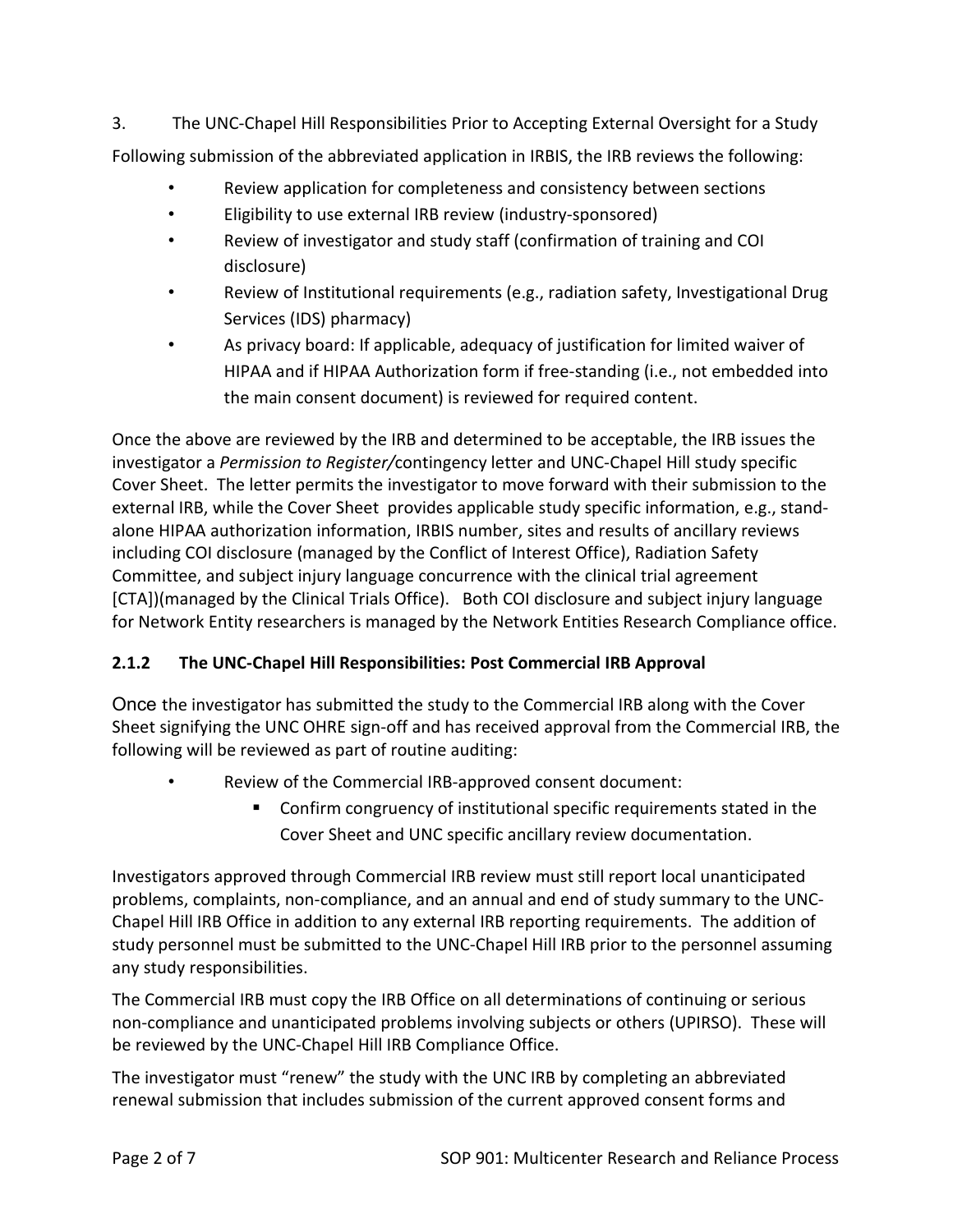current external IRB approval letter. As with all studies, COI disclosure must be completed at least annually by applicable members of the research team.

### **2.2 National Cancer Institute's Central IRB Adult and Pediatrics Initiative**

The UNC-Chapel Hill is a participant in the National Cancer Institute's Central Institutional Review Board (CIRB) Initiative for cooperative group protocols/studies that have been reviewed and approved by the CIRB. The UNC-Chapel Hill IO (or designee) submits the necessary documentation to maintain institutional registration with the CIRB, including the "Authorization Agreement/Division of Responsibilities", the listing of Key Personnel, and the "Annual Signatory Institution Worksheet About Local Context".

The CIRB defers responsibility to local institutions to conduct any reviews necessary under HIPAA. The CIRB does accept institutional boilerplate language for HIPAA authorizations if an institution incorporates authorization into the consent document.

UNC-Chapel Hill uses free-standing HIPAA authorizations for research; investigators should use the standard authorization form. Requests for a limited HIPAA wavier for use of PHI to identify and/or screen potential candidates should be submitted to the UNC IRB via IRBIS. The Lineberger Comprehensive Cancer Center (LCCC) NCI CIRB manager Office will include HIPAA authorization language when it submits the "Annual Signatory Institution Worksheet About Local Context".

The CIRB relies on local institutions to identify potential conflicts of interest and to develop conflict management plans. The UNC-Chapel Hill investigators should submit disclosures to the UNC Conflict of Interest office. Investigators must submit conflict management plans for themselves or members of the local research team to the CIRB using the "Study-Specific Worksheet About Local Context".

Investigators wishing to use the NCI CIRB must:

1. Contact the Lineberger Comprehensive Cancer Center (LCCC) NCI CIRB manager to request the materials necessary to register as an investigator with the CIRB.

2. Complete, on an annual basis, the "Annual Principal Investigator Worksheet About Local Context" and submit to the LCCC NCI CIRB manager and to the CIRB. Once CIRB-approved, the investigator may proceed with individual study applications.

3. In order to open individual protocols/studies under the CIRB, the investigator submits an application to the UNC-Chapel Hill IRB via IRBIS that includes the following:

- a. Study Summary and Key Personnel,
- b. Abbreviated IRB application,
- c. The protocol/research plan version, investigator brochure(s), and model consent currently approved by the NCI CIRB,
- d. The consent form for local use with required local institutional language incorporated,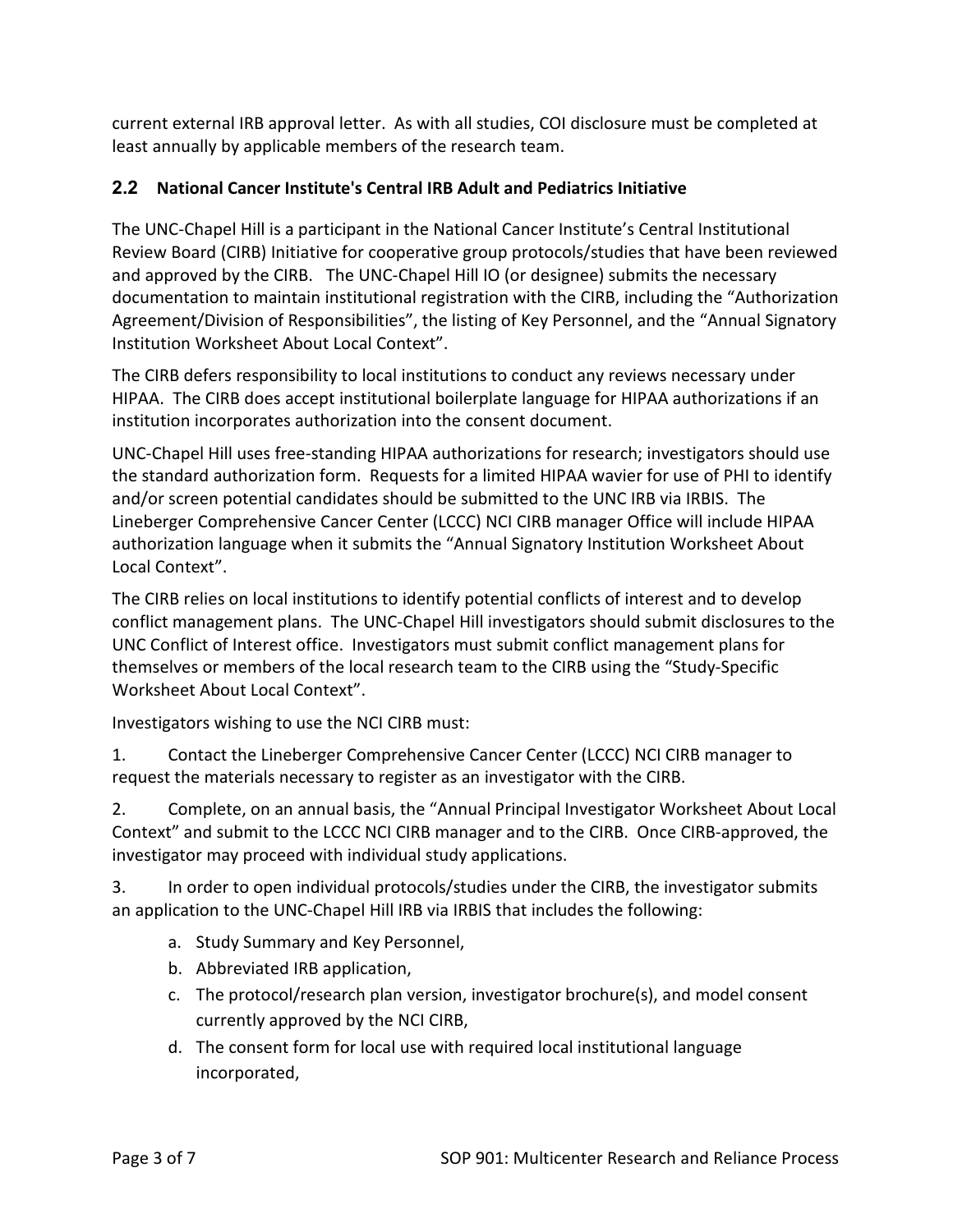- e. Translations of the consent form for local use with accompanying translation verification form,
- f. CITI Training is documented electronically for each member of the research team,
- g. Conflict of Interest disclosure is completed for applicable members of the research team, and
- h. The application is signed electronically by the principal investigator and department signatories.

4. The UNC-Chapel Hill IRB Office will review the abbreviated application, facilitate the COI review process, and provide a letter either accepting or declining CIRB oversight of the study (as a component of organizational approval).

a. If accepted, the investigator may then proceed with the application to the CIRB by submitting the CIRB "Study-Specific Worksheet About Local Context". Note: If a member of the research team has a COI Management Plan, this must be submitted to the CIRB.

b. If declined, a reason will be provided and the investigator will be given an opportunity to provide additional or clarifying information. In the event that the decision to decline is confirmed on re-review, the investigator may appeal the decision by contacting the IRB office.

5. Once approved by the CIRB, a copy of the CIRB approval must be submitted to the UNC-Chapel Hill IRB Office via IRBIS.

#### **Ongoing responsibilities after study approval:**

1. The UNC-Chapel Hill is responsible per written agreement with the CIRB to ensure compliance with the regulations governing research and the determinations made by the CIRB, and to report possible serious or continuing non-compliance and unanticipated problems to the CIRB for evaluation. In order to fulfill these responsibilities. The UNC-Chapel Hill needs to maintain current documentation of the study, the actions taken by the CIRB, and any local issues that arise with the research. At least annually, the investigator will need to submit the following to the IRB office:

a. Amended protocols/research plans, investigator brochure(s), model and local consents, translated consents, and the associated documentation of CIRB approval;

b. Audit reports;

c. Local unanticipated events, protocol/research plan exceptions, and protocol/research plan deviations;

- d. Local subject complaints or unresolved concerns;
- e. Changes in local study personnel;

f. Changes in study status locally and study-wide (Open to Enrollment, Closed to Enrollment, Suspended, etc.);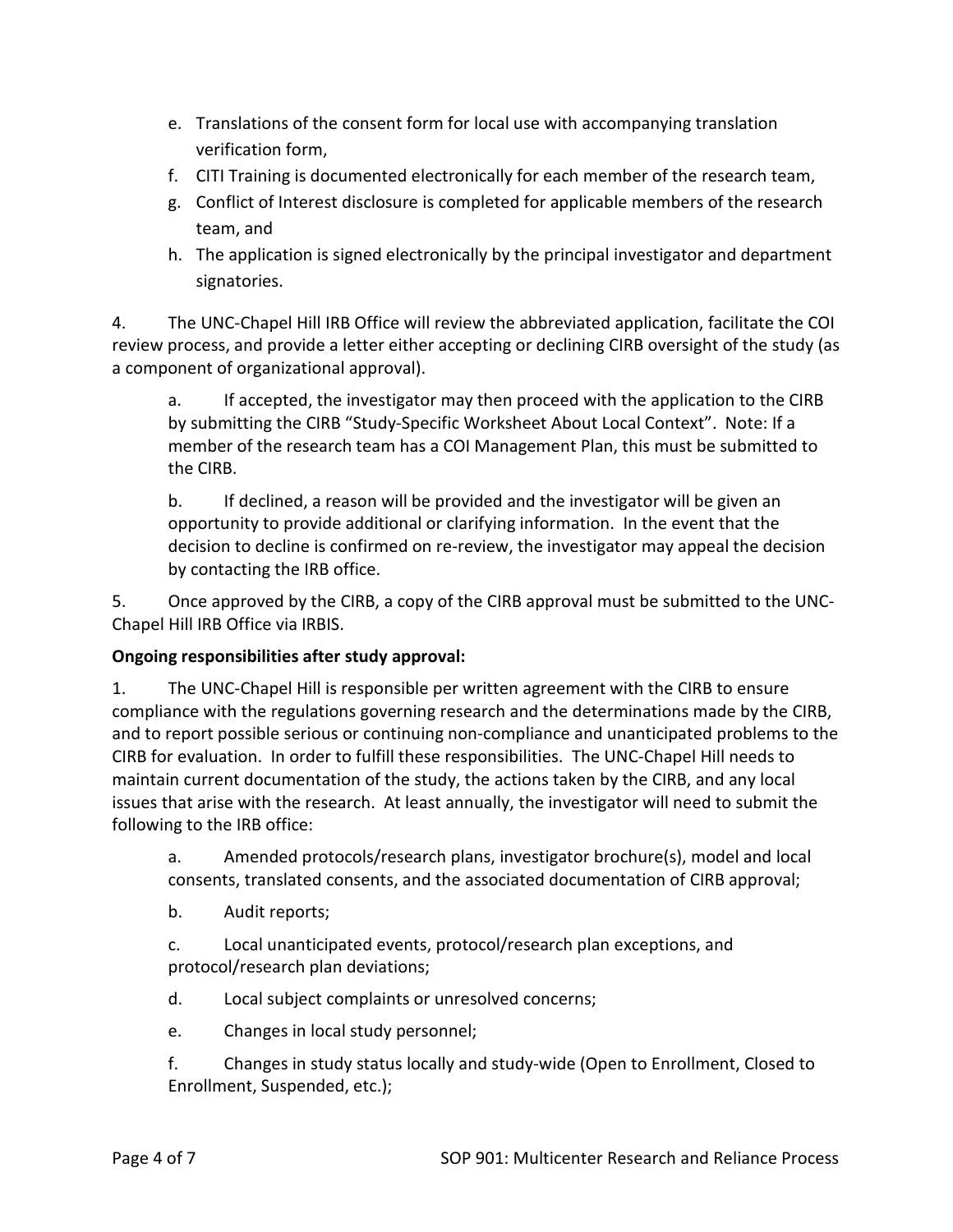g. Conflict of Interest disclosures on an annual basis or within 30 days of a change in significant financial interests or circumstances that could represent a conflict of commitment;

h. Current training records (CITI or accepted alternative) for each member of the local research team; and

i. An annual summary of study activity describing the number of local enrollees and status of enrollees (screen failure, on treatment, on follow up, withdrawn, complete, deceased), the study status (open to enrollment, closed to enrollment – active treatment, closed to enrollment – follow up only, closed to enrollment – data analysis, all local activities complete (closed)), any shifts in the evidence or in standard care that could impact the target study population or enrollment into the study, and any local complaints, concerns, or problems with the research.

2. The UNC-Chapel Hill IRB Office staff will review submissions and seek additional information, if needed, from the local research team. The UNC-Chapel Hill IRB Office will report potential unanticipated problems, potential serious or continuing non-compliance, local suspensions or terminations of research activities, and audit reports that note regulatory deficiencies to the CIRB. The report will include, if applicable, a corrective and preventative action plan (CAPA) developed in cooperation with the investigator. The CIRB will make a final determination regarding whether or not such events are unanticipated problems involving risks to subjects or others, serious non-compliance, or continuing non-compliance and will initiate any necessary reporting to sponsors and federal agencies.

3. Local investigators are responsible for submitting any COI management plans, translated consent forms (with accompanying certificate of translation), local subject materials, and local advertisements and recruitment materials to the CIRB.

4. Research open under the CIRB remains subject to the UNC-Chapel Hill and HRPP policies and procedures including, but not limited to, internal and external audits, training requirements, advertisements, privacy, and confidentiality.

# **2.3 Investigator-Initiated Collaborative Research**

When employees or agents of the applicable UNC-CH conduct investigator-initiated nonexempt human-subjects research in collaboration with other institutions or with collaborating individual investigators as defined herein, each collaborating institution and/or collaborating individual investigator engaged in human-subjects research must obtain IRB approval for the research they are conducting. The OHRP guidance document *Guidance on Engagement of Institutions in Human Subjects Research* will be used as the basis for determining engagement in human-subjects research. Such determinations will be made by UNC IRB in collaboration and consultation with authorized representatives of the collaborating institution and/or the collaborating individual investigators, as applicable.

Investigators must specify in the UNC-CH IRB application the outside institutions and/or individuals involved in the research. Additional information required in the application is specified in OHRE's guidance document *How to Request a Reliance Agreement.*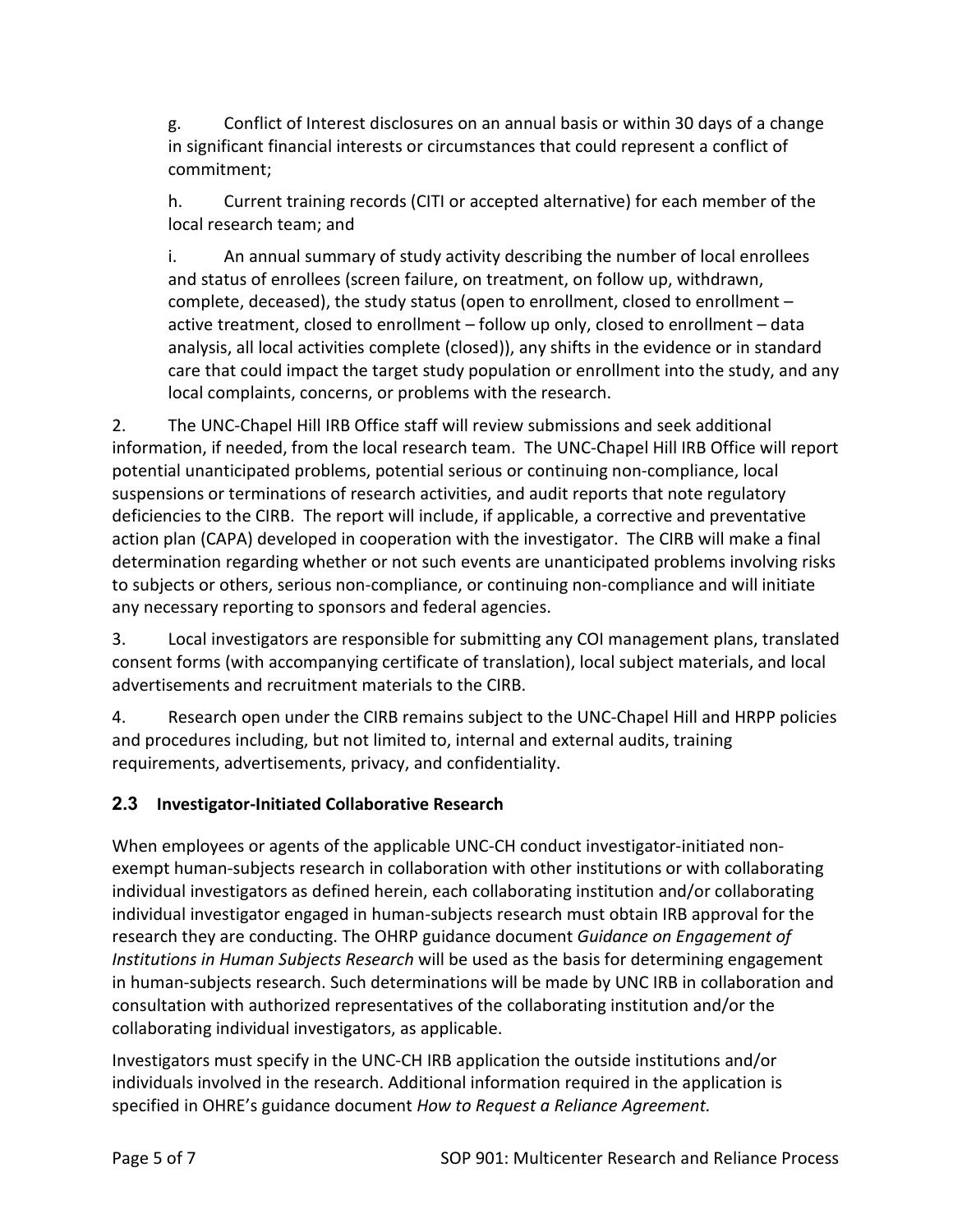### **2.3.1 Collaborating Institutions**

Per relevant guidance from OHRP, when multiple institutions are engaged in the same nonexempt human-subjects research, the collaborating institutions may enter into joint review arrangements, rely upon the review of another qualified IRB, or make similar arrangements to avoid duplication of effort. When an institution is engaged in only part of the non-exempt human-subjects research, the institution must ensure that the part of the research project in which the institution is engaged is reviewed and approved by the institution's IRB or, on behalf of the institution, by another appropriately qualified IRB or Ethics Committee (EC). Alternatively, each institution may decide to review the entire research project, even if the information about the entire project is not necessary to approve the part(s) of the research in which the institution is engaged.

### **2.3.1.1 Reliance of Collaborating Institutions on the UNC-CH IRB**

Collaborating institutions engaged in non-exempt human-subjects research may request to rely on the UNC-CH for review of the research. In such cases, the UNC-CH IRB will consider the request and, if it is granted, an IRB Authorization Agreement (IAA) also referred to as a Reliance Agreement must be executed by both institutions. The relying institution must have an active/approved FWA. In the absence of such a reliance arrangement, each institution will independently review the research project.

### **2.3.1.2 Reliance of the UNC-CH IRB on Collaborating Institution's IRB**

UNC-CH may rely on the IRB of a collaborating institution. This may be because the majority of the non-exempt human-subjects research is being conducted at the collaborating institution, the collaborating institution's IRB has more relevant or specialized expertise and/or knowledge of the site where the research will be conducted, or because the collaborating institution has been designated as the sIRB (single IRB). In such cases, an IAA must be executed by both institutions. The institution relied upon for IRB review must have an active/approved FWA. In the absence of such a reliance arrangement, each institution will independently review the research project.

#### **2.3.1.3 Joint Review Arrangements**

When UNC-CH IRB and the collaborating institution are each engaged in only part of a nonexempt human-subjects research project, each may decide to review only the part(s) of the project in which they are engaged. The UNC-CH IRB will make decisions about appropriate joint review arrangements depending on the circumstances of the particular project.

#### **2.3.2 Collaborating Individual Investigators**

When a collaborating individual investigator, whether an independent investigator or an institutional investigator, is engaged in non-exempt human-subjects research, UNC-CH may choose to extend its FWA to cover the collaborating individual investigator. In such cases, an